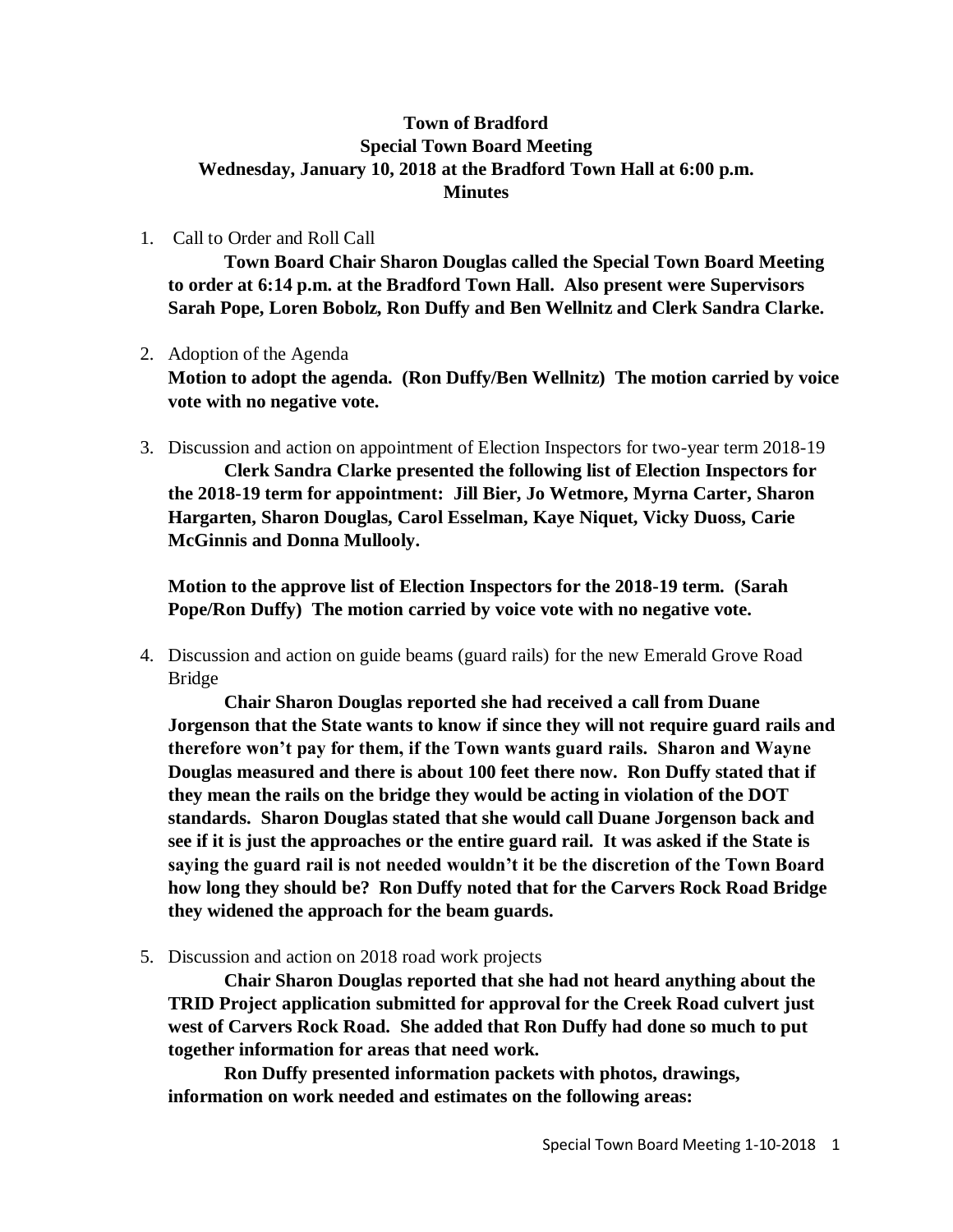- 1. Reid Road-Surface- Reid Road was reconstructed several years ago by replacing all the culverts, tree and brush removal and extensive ditching. A year later the road was full depth pulverized and double chip sealed. Maintenance required is periodic single chip seal applied every 4-6 years and it is due for that now.
- 2. Junction of Creek Road and Reid Road-significant breakdown is present. The area has been marked and recommended correction is to core out, rebase and overlay with HMA.
- 3. Reid and Creek Road Junction-turn area from the east on to Reid Road has been broken down at the junction of the shoulder and main road surface by equipment passage. Prior to chip sealing Reid a should skim here would lessen the breakage of this turn radius and the skim would be covered by the chip seal.
- 4. Creek Road at junction of Reid Road-The road surface breakdown suggests water infiltration from the base as the cause. If this area is cored out and open it would be simple to install a culvert at that time to get the water away that is damaging the road.
- 5. If the above 2,  $3 \& 4$  are done at the same time there may be a discount. Ron Duffy stated that if you want to repair Creek Road you need to look at why the damage is happening.
- 6. E. Waite Road-really breaking down. Full depth pulverization, increase the turn radius and widen the turn in area form Carvers Rock Road, remove and replace the culvert, new stop sign post and repave with 4" of HMA for 626 feet, shoulder the new asphalt area.
- 7. The surface of B-C Townline Road immediately east of the new culvert near State Road 140 is in very poor shape. Coring out the area east of the new asphalt, rebasing and widening the transition and placing new asphalt would help protect the recent project.
- 8. B-C Townline Culvert west of Carver Rock Road- The culvert is failing. This culvert would be a shared project with the Town of Clinton.
- 9. B-C Townline at Dunn Road-The reconstructed area needs crack filling. Sharon Douglas reported that Scott Herling from Crack Filling Service had recommended that area be crack filled this year.
- 10. Inman Road-The Board in 2017 elected to have approximately ¾ mile of the southern part of Inman Road pulverized, graded and rolled returning it to gravel. When this surface is not frozen and plowed for snow removal the stone is displaced from the road bed. The southern approach presents ongoing problems including rutting, traction loss and water stasis due to poor drainage. The gravel approach is lower than the paved surface of Larsen Road and there is no mid-road crown to provide runoff. The longer lasting, strongest and most stable solution considering cost would include regrading, adding crushed limestone to bring grade up and create a mid-road crown and 2 inches of HMA surfacing.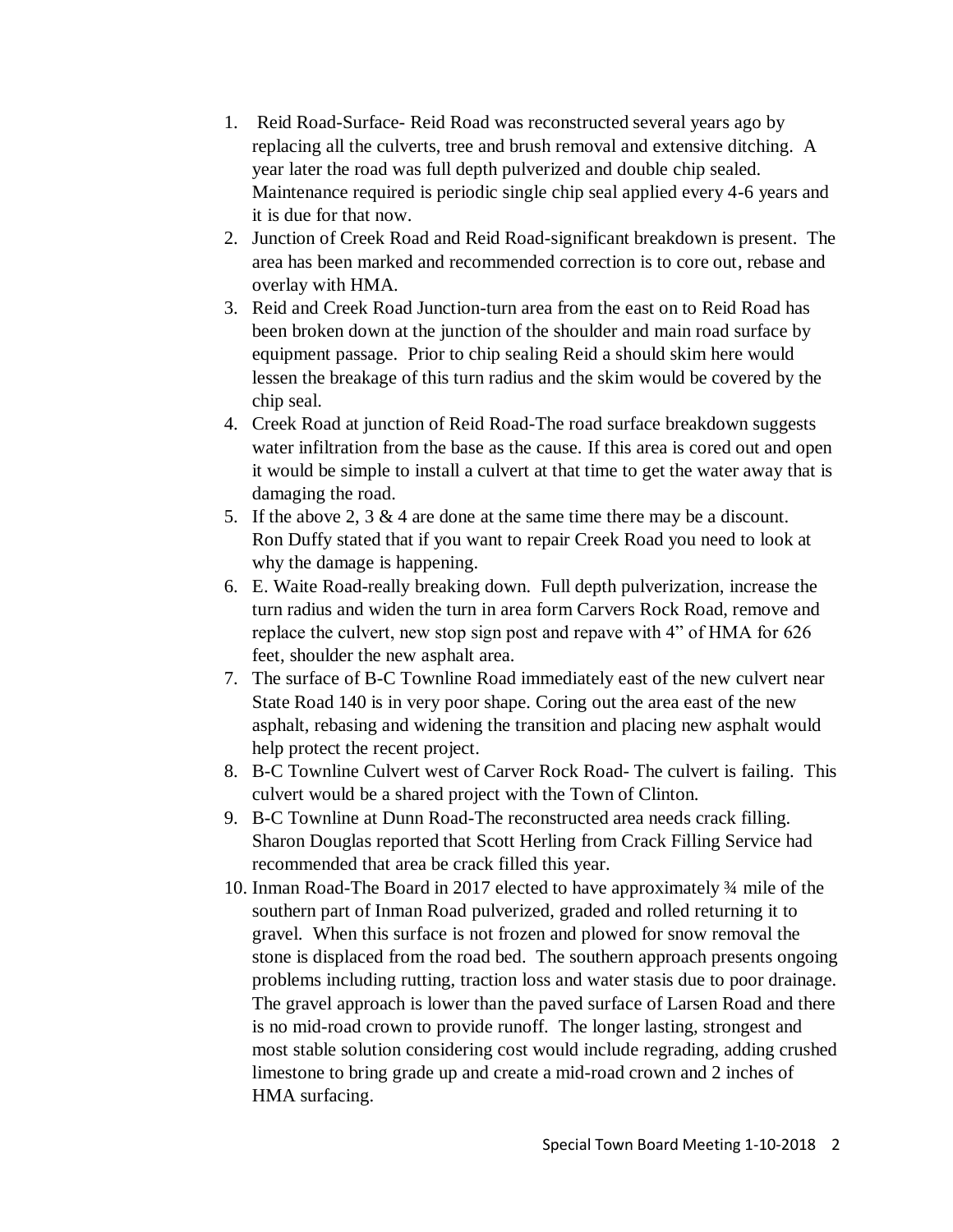- 11. Turn radius on B-C Townline Road on west side of Highway 140-The turn radius on the northeast corner of the intersection is a problem. Traveling south and 140 and then turning west on B-C Townline the turn is very tight. Staying on the asphalt almost causes you to cross the centerline. .Riding on the asphalt/shoulder a lot will cause premature breakdown. The solution would be to install a 6-foot culvert extension, minor ditch reconstruction, core out, rebase and pave with 3 inches HMA.
- 12. Scott Street-The surface breakdown is easily seen as attributable to water infiltration of the road base. The ground surface on the east side is all higher than the pavement surface. In some areas this can be up to 6 inches. There is no ditching on the east side. The approach radii from Avalon Road need to be increased. Where the current traffic is flowing there is an 8 inch to 12 inch difference between the Avalon Road asphalt surface and the Scott Street surface with Avalon Road being higher. There is no culvert under High Street which runs east perpendicular to Scott Street. The rutting and elevation of the mid-road indicates a poor sub base. If pulverized a minimum of 10 tri-axle loads of road rock would be needed to buildup and stabilize the surface. That would be approximately 200 ton.

The board discussed the drawing which included four areas of repair or reconstruction of the whole road which is needed but there is not money for or double chip sealing which would require pulverizing, base buildup and the road width varies from 17 feet to 21 feet. Ditching is needed.

Ron Duffy stated that the approach definitely needs to be fixed.

13. Milner Road was discussed. Ron Duffy suggested they consider double chip seal. It has diches and the road surface is higher so it drains. It was noted that the traffic volume is very low.

Chair Sharon Douglas and Ron Duffy will attend the Town of Clinton Board meeting on Monday night January  $15<sup>th</sup>$  to present the shared projects for B-C Townline Road to their board.

Ron Duffy stated that if they were going to pulverize it was better to have the projects coordinated so they can be done at the same time because of the cost for bringing the machine out.

Ron Duffy stated that they needed to also think about surface sealing the good roads that have been reconstructed since many of these miles are at the age of needing surface sealing to extend their life expectancy. He added that over the last decade between 15-20 miles of new asphalt has been placed in the Town of Bradford. Many of these miles are at the age of needing surface sealing. He stated that 1.7 miles of Creek Road between Highway 140 and Carvers Rock Road done in 2010 is now a candidate for surface sealing and has been crack filled. He added that slag sealing has the benefit of promoting more rapid road clearing in the winter.